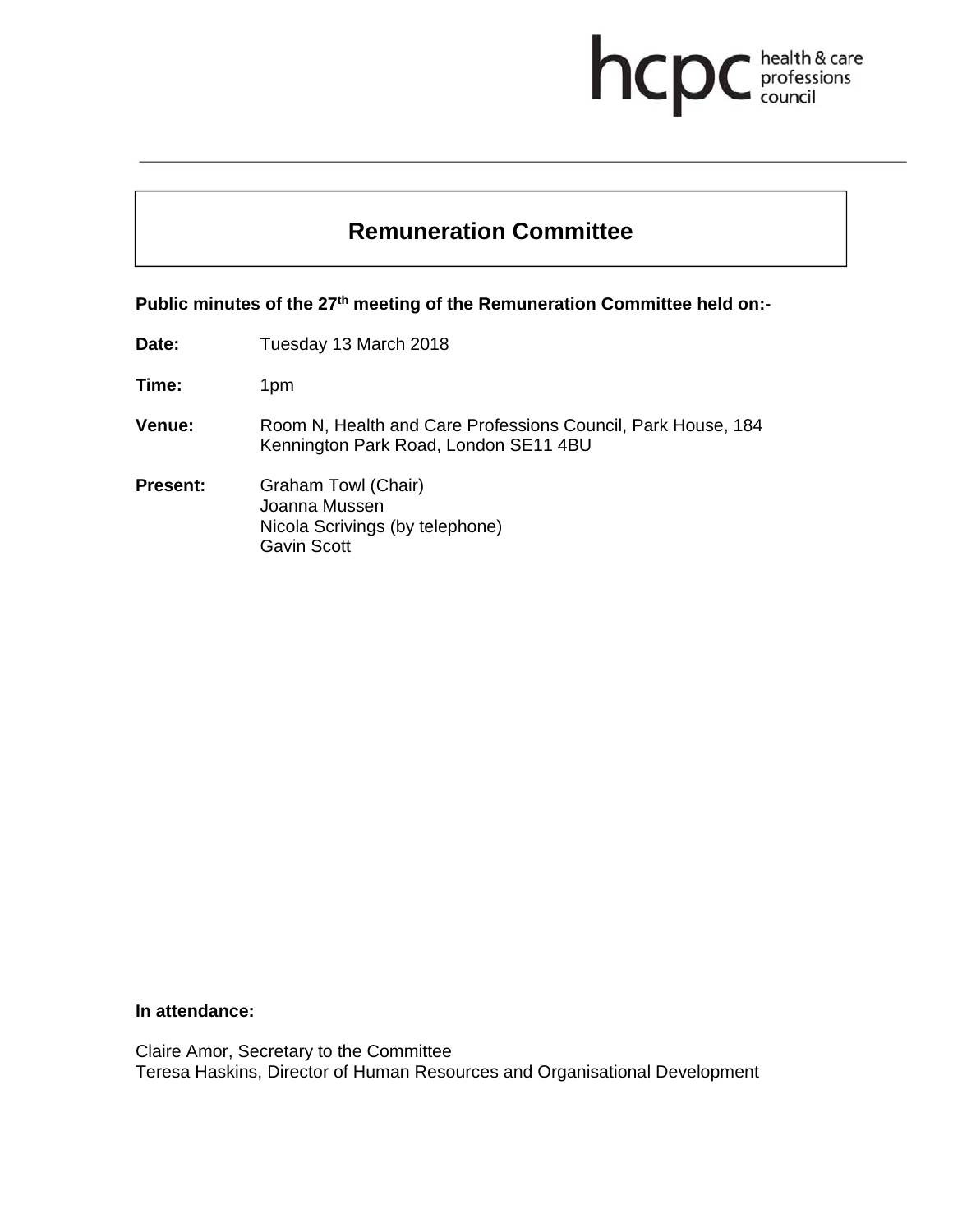### Part 1 - Public

#### **Item 1. Chairs welcome and introduction**

1.1 The Chair welcomed those present to the  $27<sup>th</sup>$  meeting of the Remuneration Committee.

#### **Item 2. Apologies for absence**

2.1 No apologies for absence were received.

#### **Item 3. Approval of agenda**

3.2 The Committee approved the agenda.

#### **Item 4. Declarations of members' interests**

4.1 Committee members declared an interest in item 11, Council and Committee Member Remuneration, as this paper discussed their remuneration.

#### **Item 5. Minutes of the Remuneration Committee meeting of 9 October 2017 and 23 January 2018 (report ref: REM 02/18)**

- 5.1 The Committee received the draft public minutes from its meeting held on 13 March 2018.
- 5.2 The Committee agreed the minutes.

#### **Item 6. Date and time of next meeting**

6.1 Thursday 18 October 2018 – 10.30am. The Committee noted that a meeting would be held before this date to discuss the review of pay principles and policy, this date was yet to be confirmed.

#### **Item 7. Resolution**

The Committee adopted the following:

 'The Committee hereby resolves that the remainder of the meeting shall be held in private, because the matters being discussed relate to the following;

- (a) information relating to a registrant, former registrant or application for registration;
- (b) information relating to an employee or office holder, former employee or applicant for any post or office;
- (c) the terms of, or expenditure under, a tender or contract for the purchase or supply of goods or services or the acquisition or disposal of property;